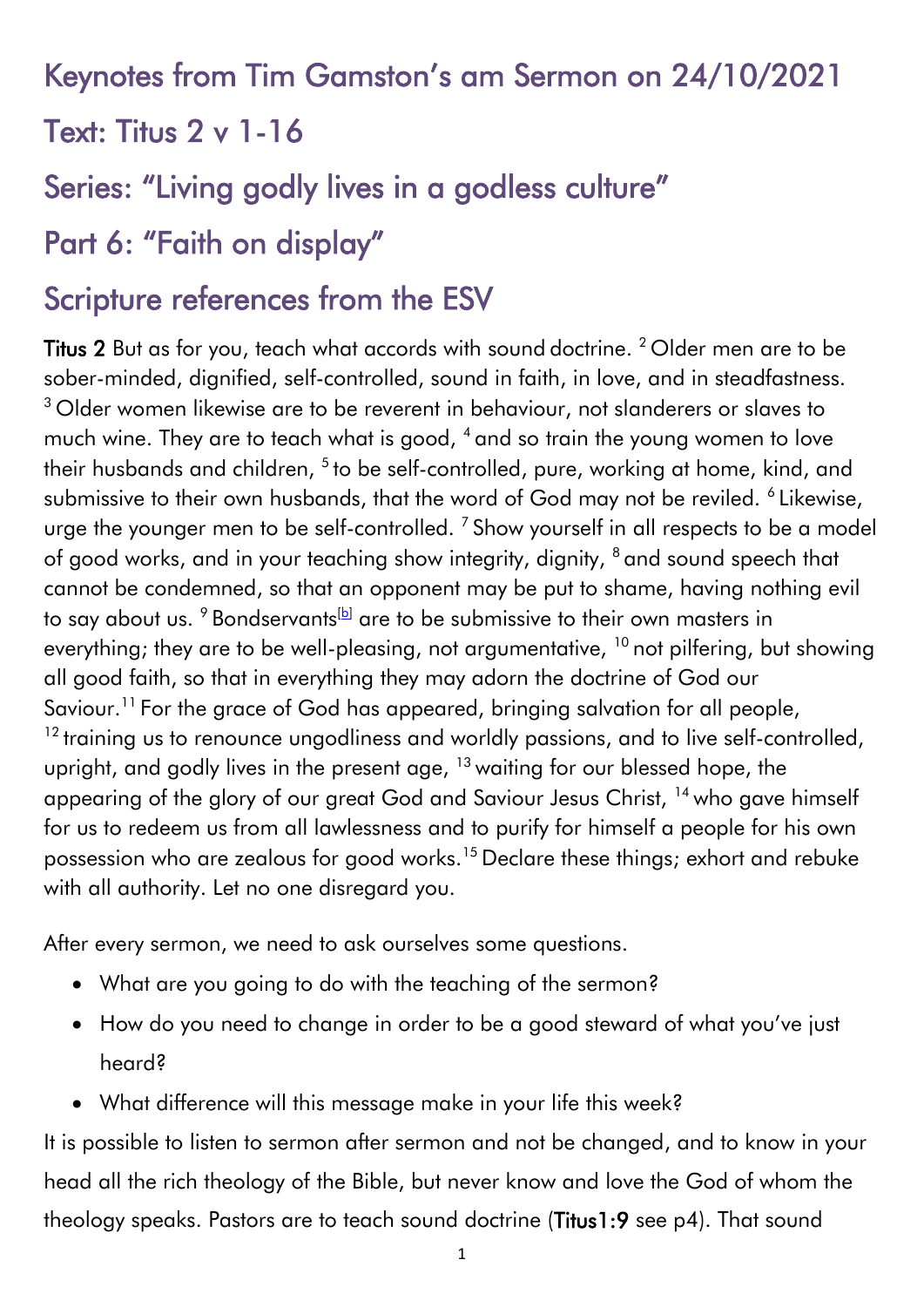doctrine is the truth about God and what he has done for us in coming in the person of his Son to rescue us from sin (w11-14 above).

Elders are to teach the good news that sinners can be put right with a Holy God through Jesus alone, but, as Paul instructs Titus (v1 above), they must also teach the kind of behaviour that is appropriate for those who believe this sound doctrine. Paul goes on (vv2-10 above) to show how the gospel is to be lived out by the church community. As Christians we have the life of God in us. A Christian is a person who has received the Spirit of God so that they are now a new person. They are no longer controlled by their human passions. Instead, they are controlled by the Spirit of God living in them. Sound doctrine teaches us that, but we also need to be taught how this is meant to change us.

• It is to lead to a life of self-control –  $\mathbf{w}$  2,3,5 and 6 (above)

The sound doctrine of the gospel teaches us that Christ lives in us by his Spirit, so we are not at the mercy of our human passions but are under the control of the Spirit. The life that is appropriate to this doctrine is a life of self-control.

• Does it matter if elders don't teach this or we don't live up to what we're meant to be?

It matters to the mission of the church. The world needs to see that knowing Jesus makes a difference. So we see that:

- Younger women are to be self-controlled, pure, working at home, kind, and submissive to their own husbands in order that the word of God may not be reviled (vv4-5 above)
- **Pastors are to show themselves to be a model of good works, and in your** teaching show integrity, dignity, and sound speech that cannot be condemned in order that an opponent may be put to shame, having nothing evil to say about us. (vv7-8 above).
- Slaves are to be submissive to their own masters in everything; they are to be wellpleasing, not pilfering,

 but showing all good faith, in order that in everything they may adorn the doctrine of God our Saviour (vv9-

10 above)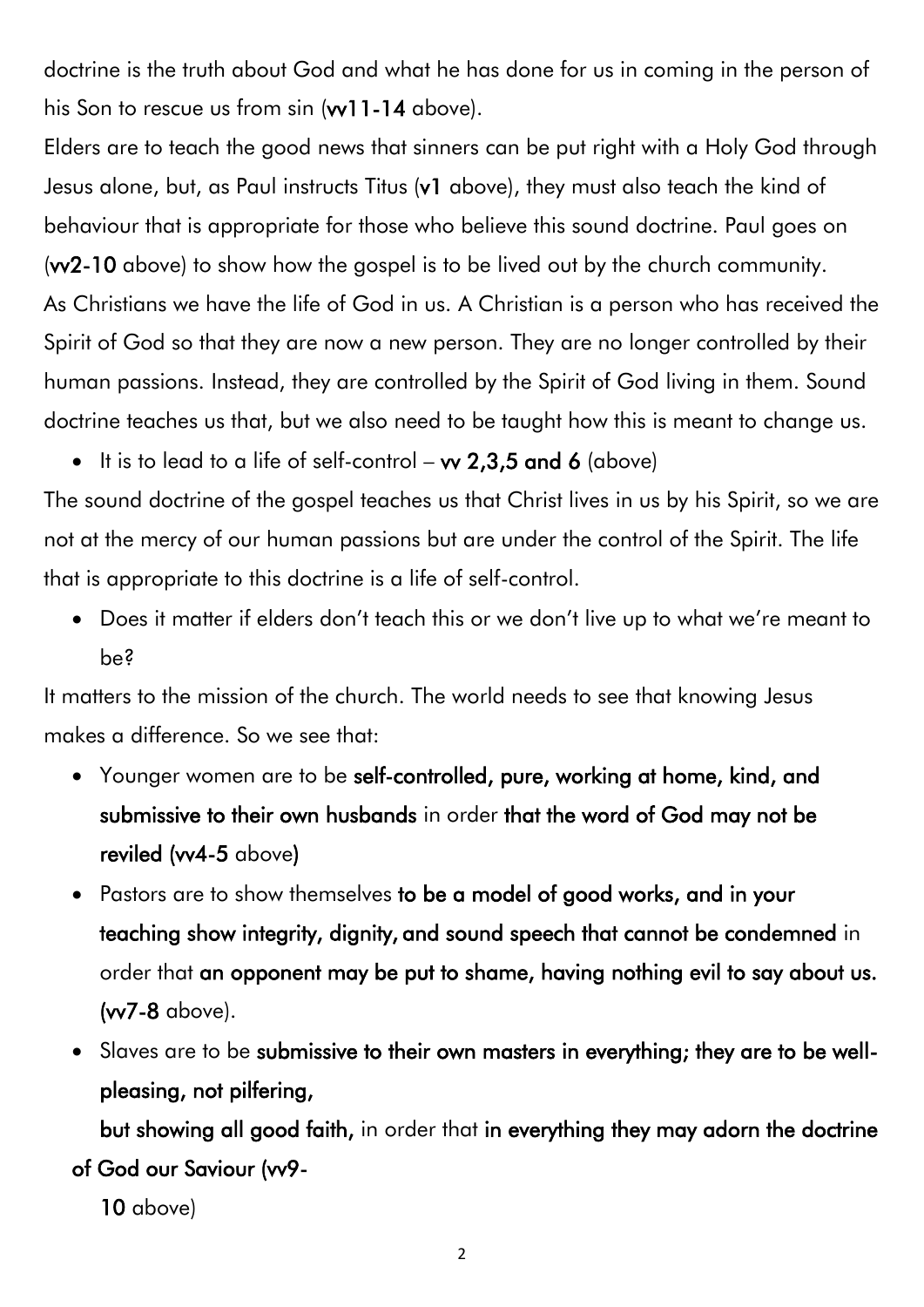We live our lives in the arena of a watching world and those watching us need to see

#### that

#### knowing Jesus makes a real difference

We can so easily damage the witness of our lips by the way we live our lives. We might tell people that Jesus loves sinners and died to save them. We might say that we love him and our lives have been changed by him, but if we don't live those lives of love, then everything we have said looks like empty talk.

## What we claim to believe must be made visible within the home, the church and our culture

Titus 2:1-10 highlights four requirements that are needed for that to happen.

1. We must understand healthy doctrine to be able to build right lives In Titus 1:10,14 (see p4) Paul describes the false teachers and points out that they are teaching human commands and traditions, not what comes from God. The result is that they are unsettling whole families  $(1:11$  see p4). He gives his judgement on them in v16 (see p4) and emphasises the need for sound doctrine (2:1 above). There are two foundations on which we can build our lives:

- Empty talk teaching with no substance or truth about God (Ch 1 see p4)
- Teaching that comes from God and reveals God to our hearts and minds (sound doctrine)

### What we listen to will impact our lives

If we continually listen to empty talk and lies of false teachers, we will become those people who profess to know God, but … deny him by their works. They are detestable, disobedient, unfit for any good work (1:16).

In contrast, if we make it our aim to listen to the sound doctrine that is revealed to us by God's Spirit in the Bible, then we will become a people who,

showing all good faith, adorn the doctrine of God our Saviour (2:10 above) We need to be taught sound doctrine, and, as well, we need to get and keep hold of it. Sound doctrine is the teaching about who God is, what he has done and how he relates to us. It is the message of the whole Bible and we need sermons that teach this. We will never build right lives unless we build on a foundation of right truth.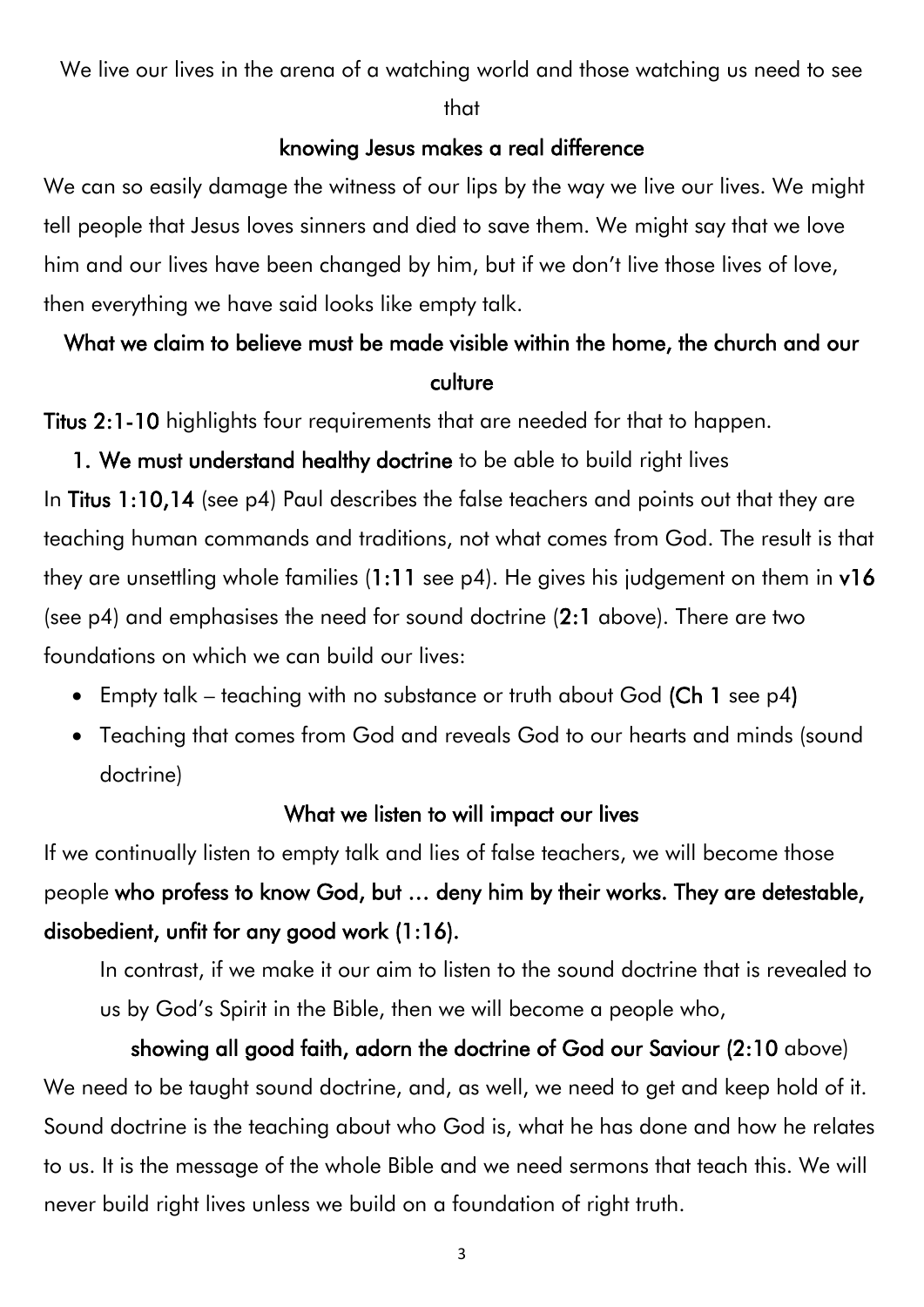2. We need to be taught personal application so we know how to live in response to what we know about God

In 2:2-10 (above), Paul tells Titus what it looks like for the different groups of people to live out the gospel. Parents, husbands, wives, pastors, elders, home group leaders, youth workers, Sunday School teachers or indeed

## anyone who teaches the Bible must not assume that the people who listen to them know how to personally apply the teaching of the gospel.

Regardless of our age or position in the church, we all need to be taught how to personally apply the sound doctrine of the gospel. Paul is speaking to Titus (the pastor) who needed to hear this! Bible teachers need to understand the culture and what challenges we face today, doing the hard work of thinking through what this teaching would look like for people. Jesus did this in his teaching, particularly in the Sermon on the Mount (Matthew 5ff – please read in your Bible).

- He stated the truth, the sound doctrine, and then illustrated it so that people knew what it looked like.
- He applied it to the people listening so that they knew how to apply the teaching on a personal level.

3. The foundation of healthy doctrine needs to be applied in close community. In the list of people in Titus 2, Paul is thinking about the traditional Roman household, a community in which:

- There were old and young, men and women, together with the servants they employed
- The older men exercised headship over the household, women were responsible for the day-to-day

management of the home and young people were taught by older people.

Paul is calling for the gospel to shape those household communities, so that they are healthy households - built on and living out that healthy doctrine. The health of a culture depends on the health of homes.

• When home life is ordered rightly, that will lead to churches and communities that are ordered rightly.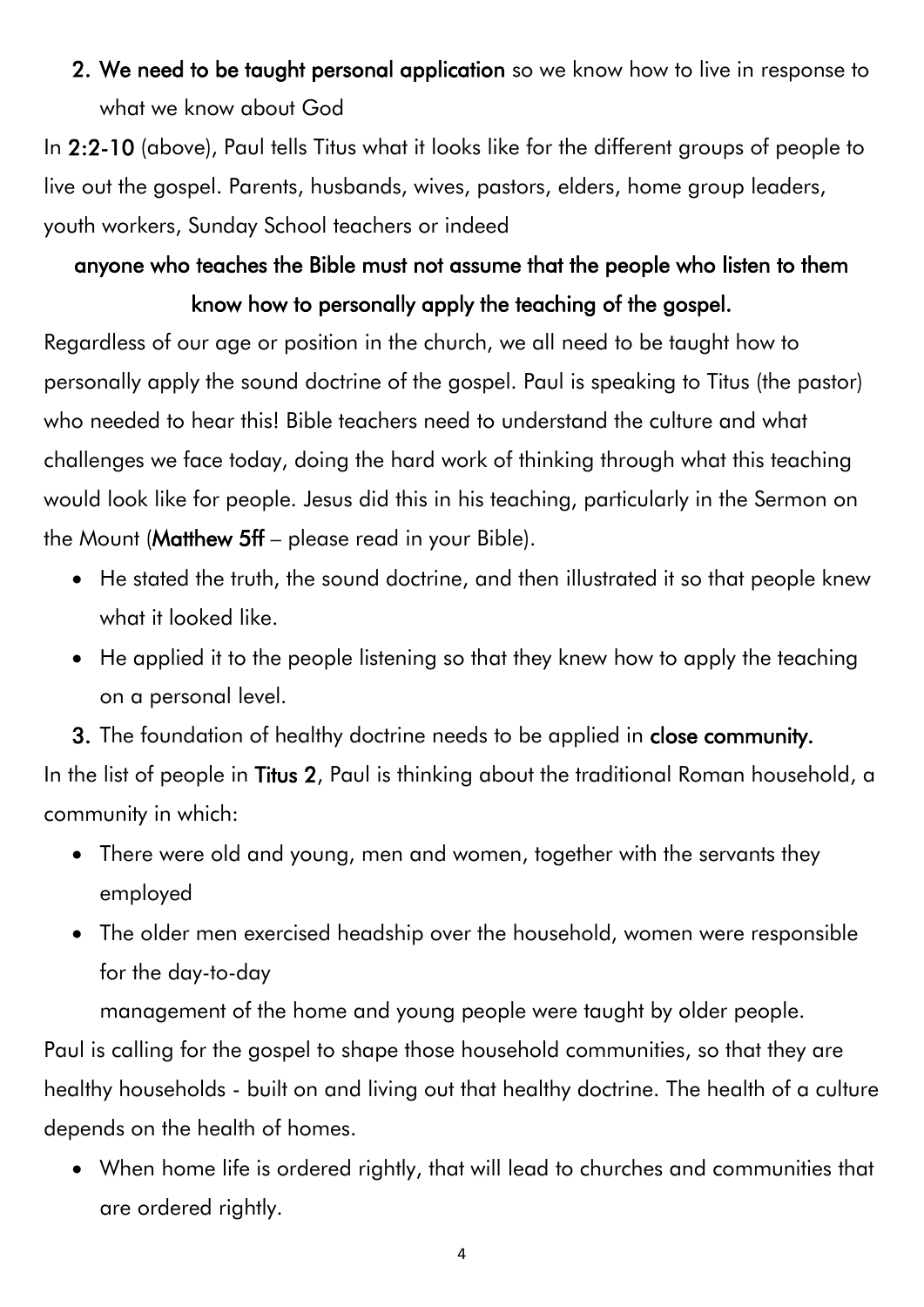In this way, the whole neighbourhood will be impacted.

### The life of Christ is shaped in us as we bump against other people.

- It is as we engage with other people that the rough edges of our character are honed
- It is as we rub up against people that the mess of our disordered hearts is exposed

### We discover the sin in us as we bump up against other sinners like us.

• It is in this messiness that Christ works to form us in his own image

As an example, Paul says we are to be dignified. That is easy when you are on your own and there is no one around to annoy us! When others disrupt our peace (that person who talks too much or our children fighting), then the concept of God's love, and our love for others seem academic. We just want to throttle those people!

• Is it possible, however, that the frustrations we feel in community are the means that God uses to expose our hearts so that we realise we don't love God and others as much as we thought we did?

As we confess that to God, we experience his forgiveness and love in a way that we wouldn't have done otherwise.

• As we experience the reality of God's love to forgive us, so our hearts are softened and we begin to love the people who disrupt our lives.

We learn how to live out the gospel in communities where people both bless us and annoy us, help us and hurt us,

love us and hate us. If we spend our lives hiding from people, we may be running from the very means that God wants to use to make us more like Jesus.

4. We live before a watching world and our households are on display to our culture Paul expected that the Gospel, rightly taught and applied, would lead to changed households, and those households would be on display to the pagan culture. He is concerned about the mission of God. The church is a people saved by Christ, changed by Christ, to become like Christ and they are to show that to the world about them. We are to be people who live Gospel lives in our communities to that they will see the beauty of Christ in us and glorify God as Jesus taught. (Matt 5:16 see p4).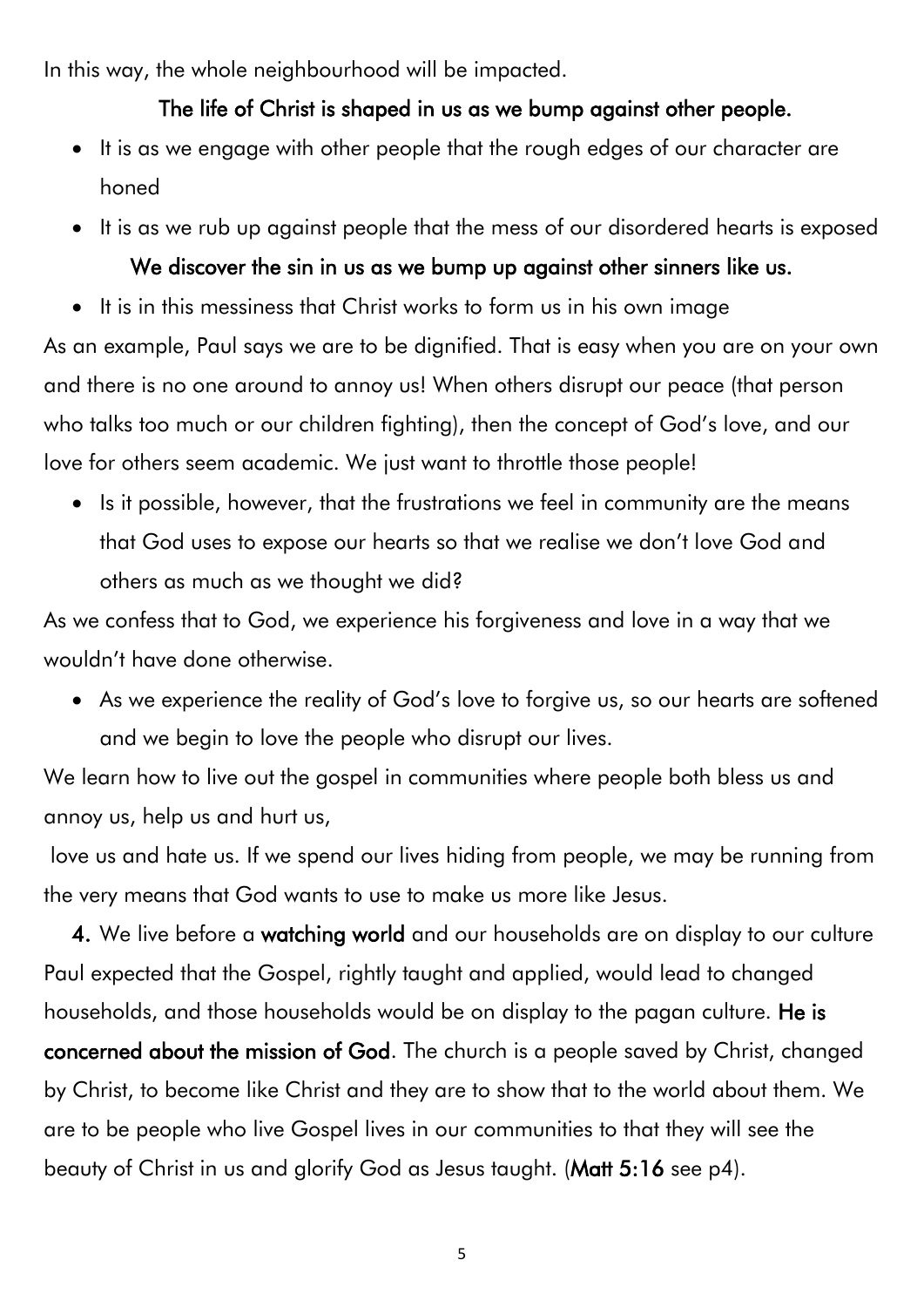What difference will this message make in your life this week? As believers, we have the light of Christ in us – his life and his mind in us, but we are in a hostile world that doesn't know or want to know Jesus.

Our task is to let the light of Christ shine brightly from us so that:

- People will see the beauty of Christ, and especially his grace to save us from sin
- Those same people will come to faith in him and gain safe passage to heaven

Jesus said 'Apart from me you can do nothing' (John 15:5) and the light of Christ will only shine from us as we have fellowship with Christ in every moment of every day:

- as we take his word and listen to what he says to us by his Spirit
- as we talk with him, confessing our failure to live as we ought, trusting in his

mercy to forgive us and

### asking for his grace to live the life he calls us to live

### so that we live for his glory.

Titus 1: Paul, a servant of God and an apostle of Jesus Christ to further the faith of God's elect and their knowledge of the truth that leads to godliness—<sup>2</sup> in the hope of eternal life, which God, who does not lie, promised before the beginning of time, <sup>3</sup> and which now at his appointed season he has brought to light through the preaching entrusted to me by the command of God our Saviour,<sup>4</sup> To Titus, my true son in our common faith: Grace and peace from God the Father and Christ Jesus our Savior.<sup>5</sup> The reason I left you in Crete was that you might put in order what was left unfinished and appoint<sup>[<u>a</u>]</sup> elders in every town, as I directed you. <sup>6</sup> An elder must be blameless, faithful to his wife, a man whose children believe<sup>[\[b\]](https://www.biblegateway.com/passage/?search=Titus%201&version=NIV#fen-NIV-29899b)</sup> and are not open to the charge of being wild and disobedient. <sup>7</sup> Since an overseer manages God's household, he must be blameless—not overbearing, not quick-tempered, not given to drunkenness, not violent, not pursuing dishonest gain. <sup>8</sup> Rather, he must be hospitable, one who loves what is good, who is self-controlled, upright, holy and disciplined. <sup>9</sup>He must hold firmly to the trustworthy message as it has been taught, so that he can encourage others by sound doctrine and refute those who oppose it.<sup>10</sup> For there are many rebellious people, full of meaningless talk and deception, especially those of the circumcision group. <sup>11</sup> They must be silenced, because they are disrupting whole households by teaching things they ought not to teach—and that for the sake of dishonest gain. <sup>12</sup> One of Crete's own prophets has said it: "Cretans are always liars, evil brutes, lazy gluttons."<sup>[\[c\]](https://www.biblegateway.com/passage/?search=Titus%201&version=NIV#fen-NIV-29905c) 13</sup> This saying is true. Therefore rebuke them sharply, so that they will be sound in the faith  $14$  and will pay no attention to Jewish myths or to the merely human commands of those who reject **the truth.** <sup>15</sup> To the pure, all things are pure, but to those who are corrupted and do not believe, nothing is pure. In fact, both their minds and consciences are corrupted. <sup>16</sup> They claim to know God, but by their actions they deny him. They are detestable, disobedient and unfit for doing anything good.